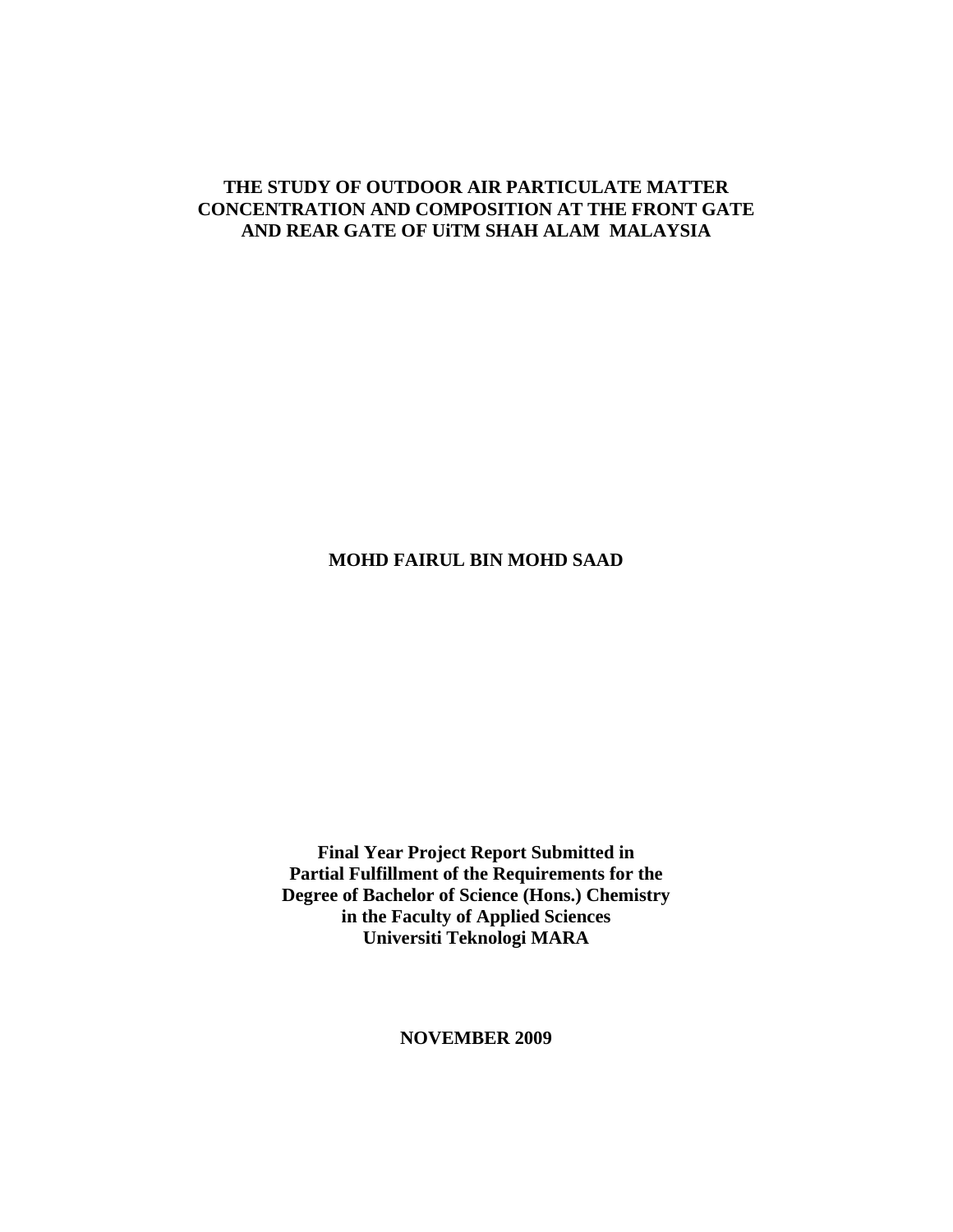This Final Year Project Report Entitled **" The Study Of Outdoor Air Particulate Matter Concentration And Composition At The Front Gate And Rear Gate Of UiTM Shah Alam Malaysia"** was submitted by Mohd Fairul bin Mohd Saad, in partial fulfillment of the requirements for the Degree of Bachelor of Science (Hons.) Chemistry, in the Faculty of Applied Sciences, and was approved by

 $\frac{1}{2}$ 

Madam Nesamalar Kantasamy Supervisor B. Sc. (Hons.) Chemistry Faculty of Applied Sciences Universiti Teknologi MARA 40450 Shah Alam Selangor

Project Coordinator Head of Programme B. Sc. (Hons.) Chemistry<br>
Faculty of Applied Sciences<br>
Faculty of Applied Sciences 40450 Shah Alam 40450 Shah Alam Selangor Selangor

Dr. Chan Chin Han Prof. Madya Dr. Faizah Binti Md Salleh Faculty of Applied Sciences Faculty of Applied Sciences Universiti Teknologi MARA Universiti Teknologi MARA

Date: 1 8 NOV 2009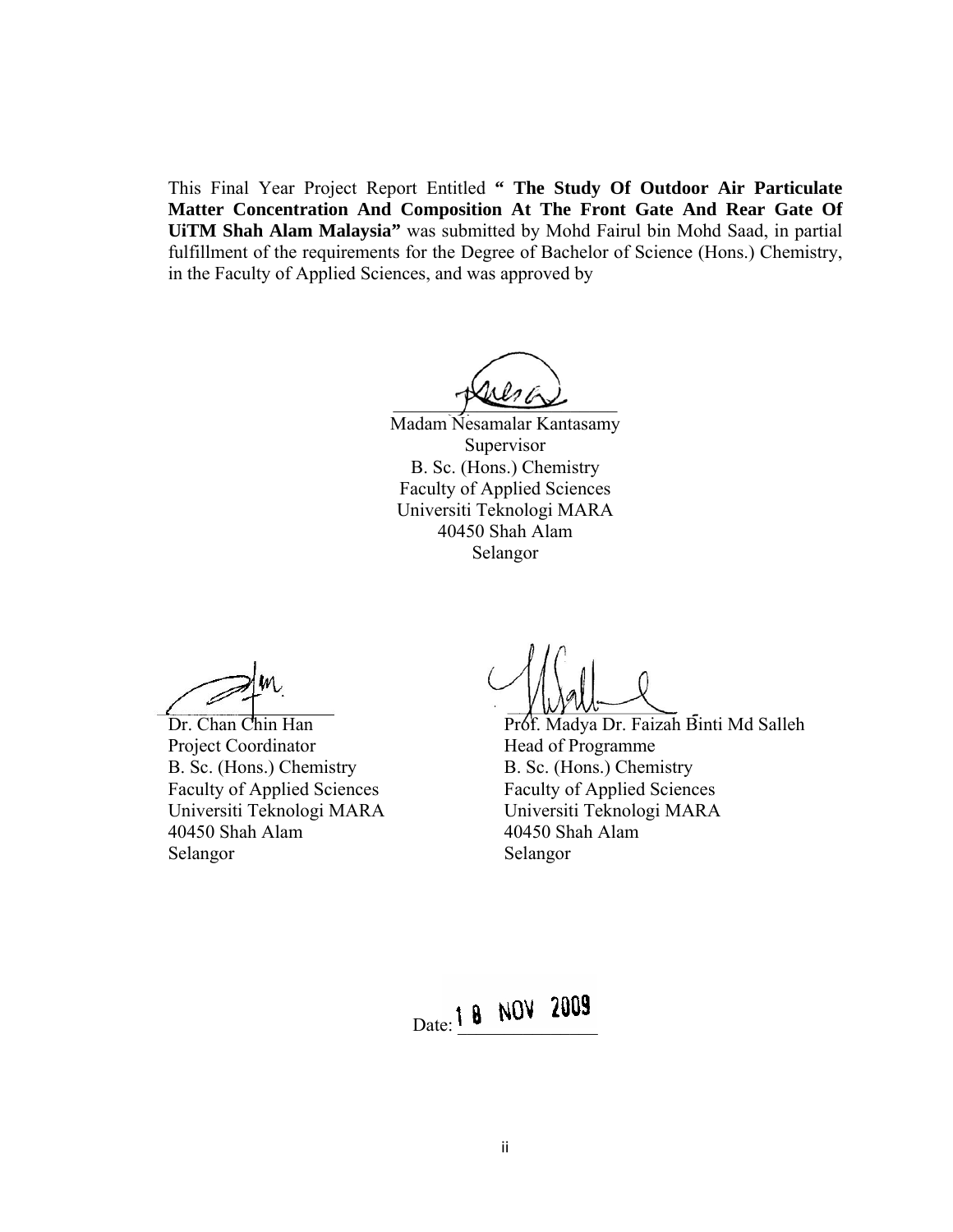## **TABLE OF CONTENTS**

| <b>AKNOWLEDGEMENTS</b>       | .<br>111         |
|------------------------------|------------------|
| <b>TABLES OF CONTENTS</b>    | 1V               |
| <b>LIST OF TABLES</b>        | V1               |
| <b>LIST OF FIGURES</b>       | V11              |
| <b>LIST OF ABBREVIATIONS</b> | $\cdots$<br>V111 |
| <b>ABSTRACT</b>              | 1X               |
| ABSTRAK                      | X                |

## **CHAPTER 1 INTRODUCTION**

| 1.1 | Air pollution                         |  |  |  |
|-----|---------------------------------------|--|--|--|
|     | 1.1.1 Particulate matter (PM)         |  |  |  |
|     | 1.1.2 Major Classes of Air Pollutants |  |  |  |
| 1.2 | Problem statement                     |  |  |  |
| 1.3 | Significance of study                 |  |  |  |
| 1.4 | Sampling location                     |  |  |  |
| 1.5 | Objective of study                    |  |  |  |
|     |                                       |  |  |  |

# **CHAPTER 2 LITERATURE REVIEW**

| 2.1 | Introduction of particulate matter              |    |  |
|-----|-------------------------------------------------|----|--|
| 2.2 | $PM_{10}$                                       | 10 |  |
| 2.3 | The composition of particulate matter $PM_{10}$ |    |  |
|     | $2.3.1$ Lead (Pb)                               | 11 |  |
|     | 2.3.2 Copper $(Cu)$                             | 12 |  |
|     | 2.3.3 $\text{Zinc}(\text{Zn})$                  | 13 |  |
|     | 2.3.4 Calcium $(Ca)$                            | 13 |  |
| 2.4 | Sources of particulate matter                   | 15 |  |
| 2.5 | Summary of previous particulate matter study    | 16 |  |
|     |                                                 |    |  |

|     | <b>CHAPTER 3 METHODOLOGY</b> |    |
|-----|------------------------------|----|
| 3.1 | Material                     |    |
|     | 3.1.1 Apparatus              |    |
|     | 3.1.2 Chemical and reagent   | 20 |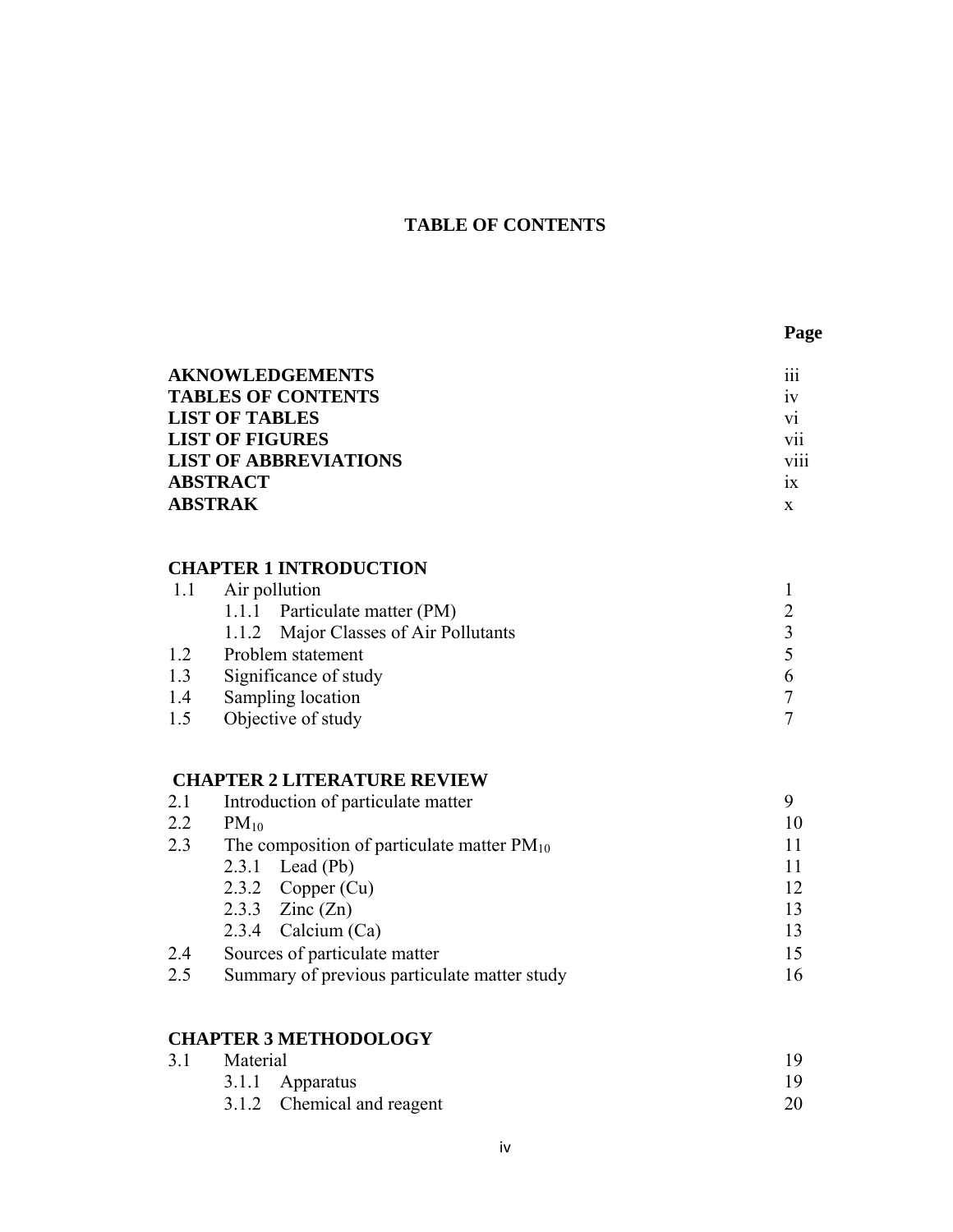| 3.2                     | Methods    |                                                 | 20 |
|-------------------------|------------|-------------------------------------------------|----|
|                         |            | 3.2.1 Study area                                | 20 |
|                         |            | 3.2.2 Sample collection                         | 21 |
|                         |            | 3.2.3 Preparation of filter paper               | 22 |
|                         |            | 3.2.4 Preparation of blank                      | 22 |
|                         | 3.2.5      | Analysis of sample                              | 22 |
| 3.3                     | Instrument |                                                 |    |
|                         |            | 3.3.1 Mini Volume Sampler                       | 23 |
|                         | 3.3.2      | Principle of operation                          | 23 |
|                         |            | 3.3.4 Work flow                                 | 24 |
| 3.4                     |            | Calculation of particulate matter concentration | 26 |
|                         |            | <b>CHAPTER 4 RESULTS AND DISCUSSION</b>         | 27 |
| 4.1                     |            | Samples take using Air Mini Volume Sampler      | 28 |
| 4.2                     |            | <b>Samples Concentration</b>                    | 29 |
| 4.3                     |            | Samples Composition                             | 32 |
|                         |            | <b>CHAPTER 5 CONCLUSION AND RECOMMENDATIONS</b> | 39 |
| <b>CITED REFERENCES</b> |            |                                                 | 41 |
|                         |            | <b>CURRICULUM VITAE</b>                         | 43 |